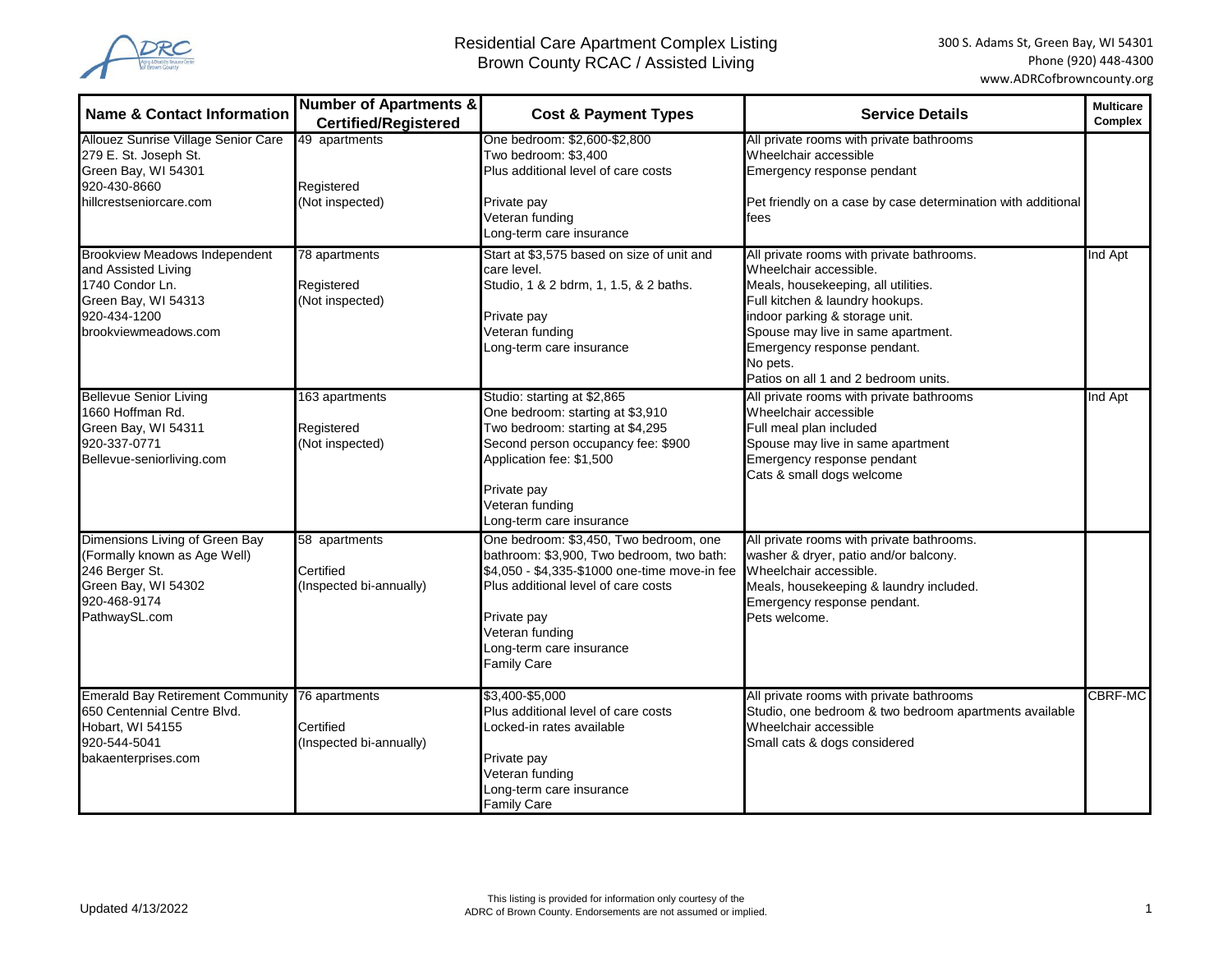

| <b>Name &amp; Contact Information</b>                                                                                                 | <b>Number of Apartments &amp;</b><br><b>Certified/Registered</b> | <b>Cost &amp; Payment Types</b>                                                                                                                                          | <b>Service Details</b>                                                                                                                                                                                                                                         | <b>Multicare</b><br>Complex |
|---------------------------------------------------------------------------------------------------------------------------------------|------------------------------------------------------------------|--------------------------------------------------------------------------------------------------------------------------------------------------------------------------|----------------------------------------------------------------------------------------------------------------------------------------------------------------------------------------------------------------------------------------------------------------|-----------------------------|
| <b>McCormick Assisted Living</b><br>212 Iroquois St.<br>Green Bay, WI 54301<br>920-437-0883<br>mccormickassistedliving.com            | 16 apartments<br>Registered<br>(Not inspected)                   | \$3700.00 one bedroom (+1,200 addutuibak<br>tenant). Plus additional level of care costs<br>Private pay<br>Veteran funding<br>Long-term care insurance                   | Private one-bedroom apartments with private bathrooms<br>Pull cords<br>Cable TV & WiFi<br>No smoking (outside area available)<br>Pets considered                                                                                                               | <b>CBRF</b>                 |
| Moraine Ridge<br>2929 St. Anthony Dr.<br>Green Bay, WI 54311<br>920-468-3111<br>morainecare.com                                       | 75 apartments<br>Certified<br>(Inspected bi-annually)            | Rate varies depending on level of care and<br>apartment size<br><b>Respite</b><br>Private pay<br>Veteran funding<br>Long-term care insurance<br>Family Care              | All private rooms with private bathrooms<br>Wheelchair accessible<br>Pull cords<br>No pets<br>No smoking                                                                                                                                                       | Ind Apt<br>CBRF-MC          |
| New Perspective Senior Living<br>(Howard)<br>2790 Elm Tree Hill<br>Howard, WI 54313<br>920-486-6156<br>npseniorliving.com             | 85 apartments<br>Certified<br>(Inspected bi-annually)            | \$4195.0<br>Rate varies depending on size of room<br>Plus additional level of care costs<br><b>Respite</b><br>Private pay<br>Veteran funding<br>Long-term care insurance | Private apartments with private bathrooms<br>Studio, one bedroom, one bedroom with den, two bedroom<br>two bath apartments available<br>Wheelchair accessible<br>Spouse may live in same apartment<br>Emergency response pendant<br>Pets welcome<br>No smoking | Ind Apt<br>CBRF-MC          |
| Oak Park Place- The Grove Assisted 36 apartments<br>Living<br>421 Erie Rd.<br>Green Bay, WI 54311<br>920-940-8228<br>oakparkplace.com | Registered<br>(Not inspected)                                    | \$4228-\$5678 all-inclusive rate<br>Private pay<br>Veteran funding<br>Long-term care insurance                                                                           | Private apartments with private bathrooms<br>Wheelchair accessible<br>Meals, housekeeping, laundry included<br>Spouse may live in same apartment<br>Emergency call pendant<br>No smoking<br>Cats allowed                                                       | CBRF-MC                     |
| Rebekah Haven<br>826 Grignon St.<br>Green Bay, WI 54301<br>920-593-1850<br>ofrha.org                                                  | 20 apartments<br>Certified<br>(Inspected bi-annually)            | Rate varies depending on level of care<br>Private pay<br>Veteran Funding<br><b>Family Care</b>                                                                           | All private rooms with private bathrooms<br>Wheelchair accessible<br>No pets                                                                                                                                                                                   | NΗ                          |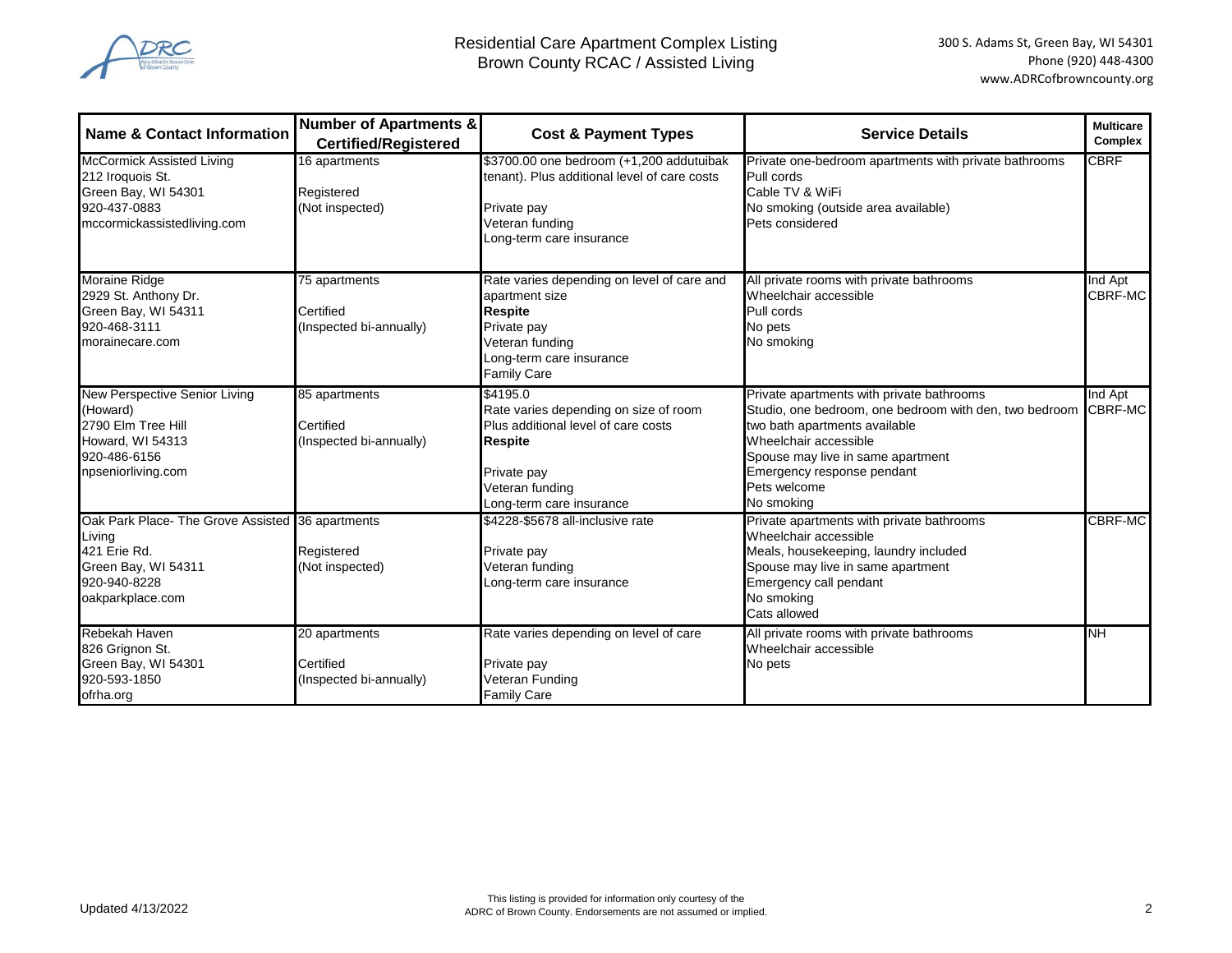

| Name & Contact Information                                                                                            | Number of Apartments &<br><b>Certified/Registered</b>                                                    | <b>Cost &amp; Payment Types</b>                                                                                                                                                          | <b>Service Details</b>                                                                                                                                                                                                       | <b>Multicare</b><br>Complex |
|-----------------------------------------------------------------------------------------------------------------------|----------------------------------------------------------------------------------------------------------|------------------------------------------------------------------------------------------------------------------------------------------------------------------------------------------|------------------------------------------------------------------------------------------------------------------------------------------------------------------------------------------------------------------------------|-----------------------------|
| The Renaissance<br>250 S. 9th St.<br>De Pere, WI 54115<br>920-983-5100<br>rennesgroup.com                             | 74 apartments<br>(69 one bedroom units & 5 two<br>bedroom units)<br>Certified<br>(Inspected bi-annually) | One bedroom \$3050-\$4225<br>Two bedroom \$3950-\$5375<br>Plus additional level of care costs<br><b>Private Pay</b><br>Veteran Funding<br>Long-term care insurance<br><b>Family Care</b> | All private rooms with private bathrooms<br>Wheelchair accessible<br>Meals not included in rate<br>One small pet welcome                                                                                                     | <b>INH</b>                  |
| <b>Wayside Parkview Estates</b><br>3838 Church View Ct.<br>Greenleaf, WI 54126<br>920-864-2702<br>waysideparkview.com | 18 apartments<br>Registered<br>(Not inspected)                                                           | \$3,480 to \$5,365<br>Single Occupancy Pay Rate<br>(Adjustments for Double Occupancy)<br><b>Private Pay</b><br>Veteran Funding<br>Long-term care insurance                               | All private rooms with private bathrooms<br>16 one bedroom, 2 two bedroom apartments available<br>Wheelchair accessible<br>Meals, laundry, cleaning, 0-7 hrs. of care/week included<br>Emergency response pendant<br>No pets |                             |